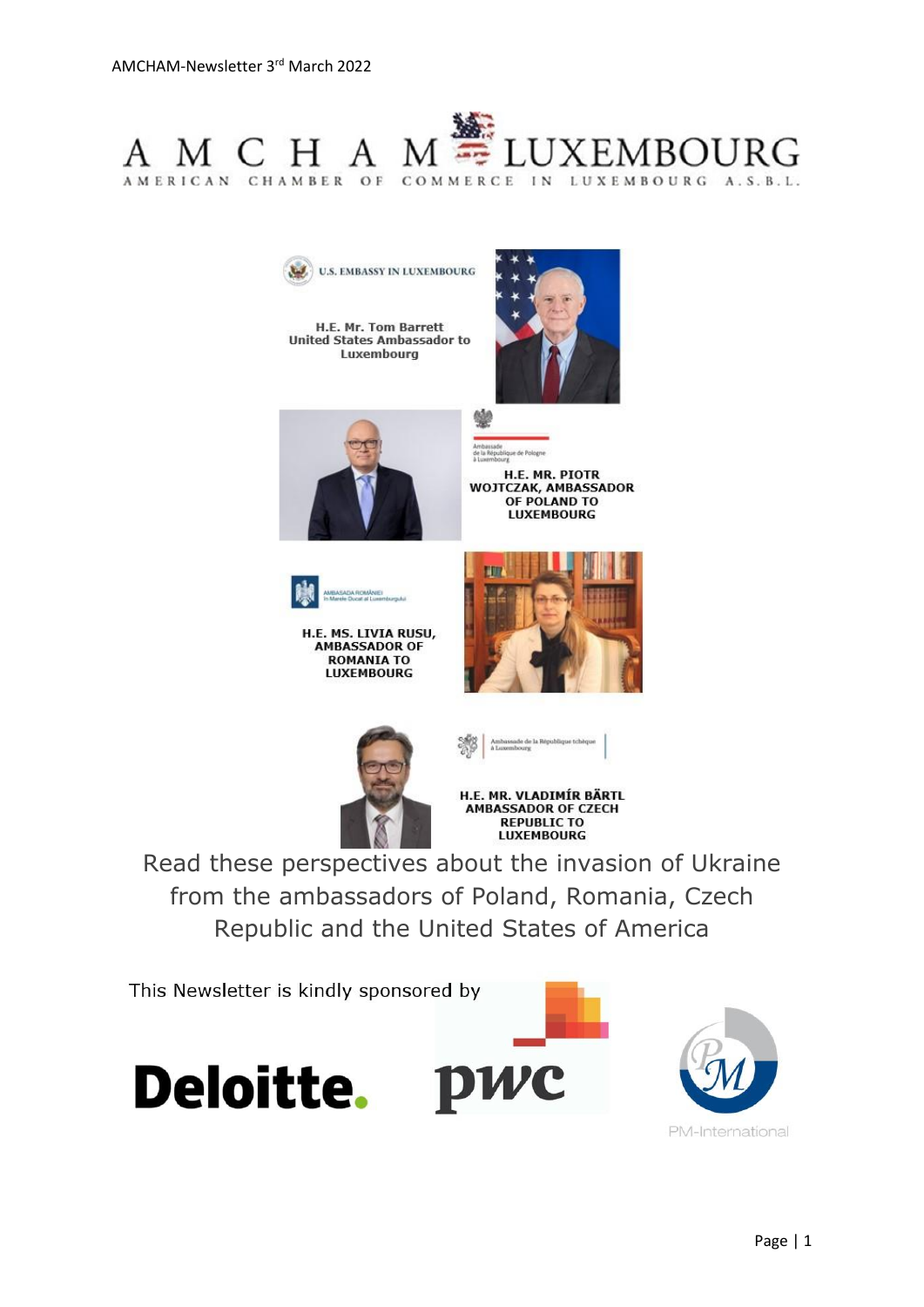

**A Message from our Chairman, Paul Schonenberg, Read [here](https://www.amcham.lu/newsletter/chairmans-remarks-3rd-march-2022/)**



H.E. Mr. Tom Barrett United States Ambassador to Luxembourg



ide<br>Jublique de Pologne





H.E. MS. LIVIA RUSU,<br>AMBASSADOR OF **ROMANIA TO LUXEMBOURG** 





H.E. MR. PIOTR<br>WOJTCZAK, AMBASSADOR<br>OF POLAND TO **LUXEMBOURG** 

Ambassade de la République tchèque<br>à Luxembourg

H.E. MR. VLADIMÍR BÄRTL AMBASSADOR OF CZECH **REPUBLIC TO LUXEMBOURG** 

**H.E. Mr. Tom Barrett**

**USA Perspective Click [here](https://www.amcham.lu/newsletter/us-perspective-on-the-current-state-of-play-between-russia-and-ukraine/)**

**H.E. Mr. Piotr Wojtczak**

**Polish Perspective Click [here](https://www.amcham.lu/newsletter/polish-perspective-on-the-current-state-of-play-between-russia-and-ukraine/)**

**H.E. Ms. Livia Rusu**

**Romanian Perspective Click [here](https://www.amcham.lu/newsletter/romanias-perspective-on-the-current-state-of-play-between-russia-and-ukraine/)**

**H.E. Mr. Vladimír Bärtl Czech Perspective Click [here](https://www.amcham.lu/newsletter/czech-republics-perspective-on-the-current-state-of-play-between-russia-and-ukraine/)**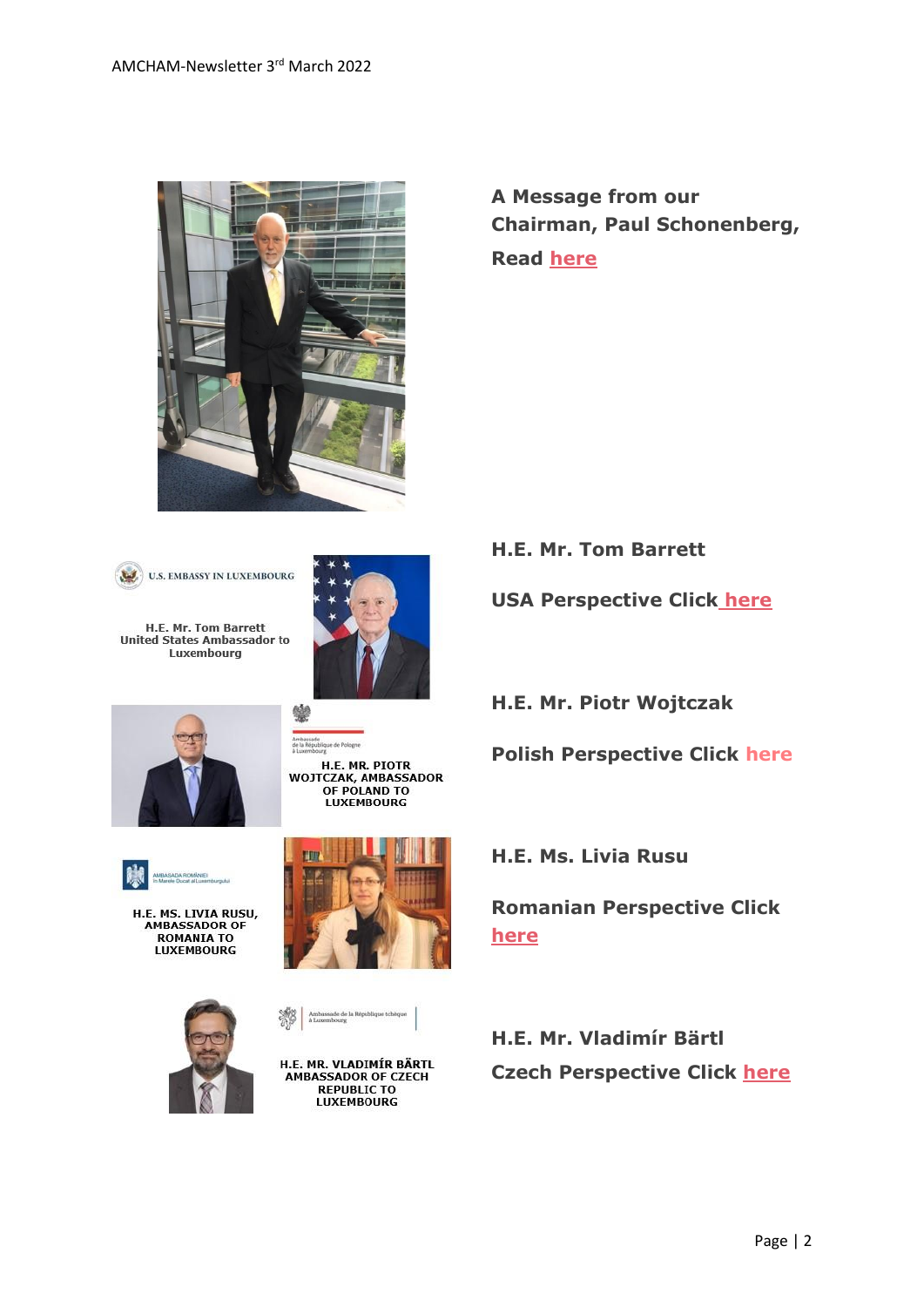





#### EU sanctions against Russia following the invasion of Ukraine On 25 February, the EU adopted wide ranging individual and conomic sanctions against Russia. These sanctions are

designed to: cripple Kremlin's ability to finance the war, impose<br>clear economic and political costs on Russia's political elite<br>responsible for invasion, and diminish its economic base. Learn More >

**An open letter from the British Ambassador RTL published 25.02.2022 Click [here](https://today.rtl.lu/news/luxembourg/a/1869145.html)**

"**Russia's indefensible attack on the sovereign people of Ukraine. Our first thoughts are with them. We will work with the EU & UN to hold Putin and his regime accountable. Russia will pay a high price for this outrageous act of aggression. We stand with Ukraine."An Taoiseach Micheál Martin T.D. Irish Times Comment** [here](https://send.lola.lu/t/d-l-fllhtuk-tdxlhyduy-h/)

**French embassy tweet supporting Ukraine**

**Click [here](https://www.amcham.lu/newsletter/french-embassy-tweet-supporting-ukraine/)**

**Message from the Belgium Embassy [here](https://www.amcham.lu/newsletter/message-from-the-belgium-ambassador-to-luxembourg-thomas-lambert/)**

**AmChams in Europe stands in solidarity with the people of Ukraine**

### **Read [here](https://send.lola.lu/t/d-l-fllhtuk-tdxlhyduy-o/)**

**EU sanctions against Russia following the invasion of Ukraine**

**Read [here](https://www.amcham.lu/wp-content/uploads/2022/02/EU_sanctions_against_Russia_EN.pdf.pdf)**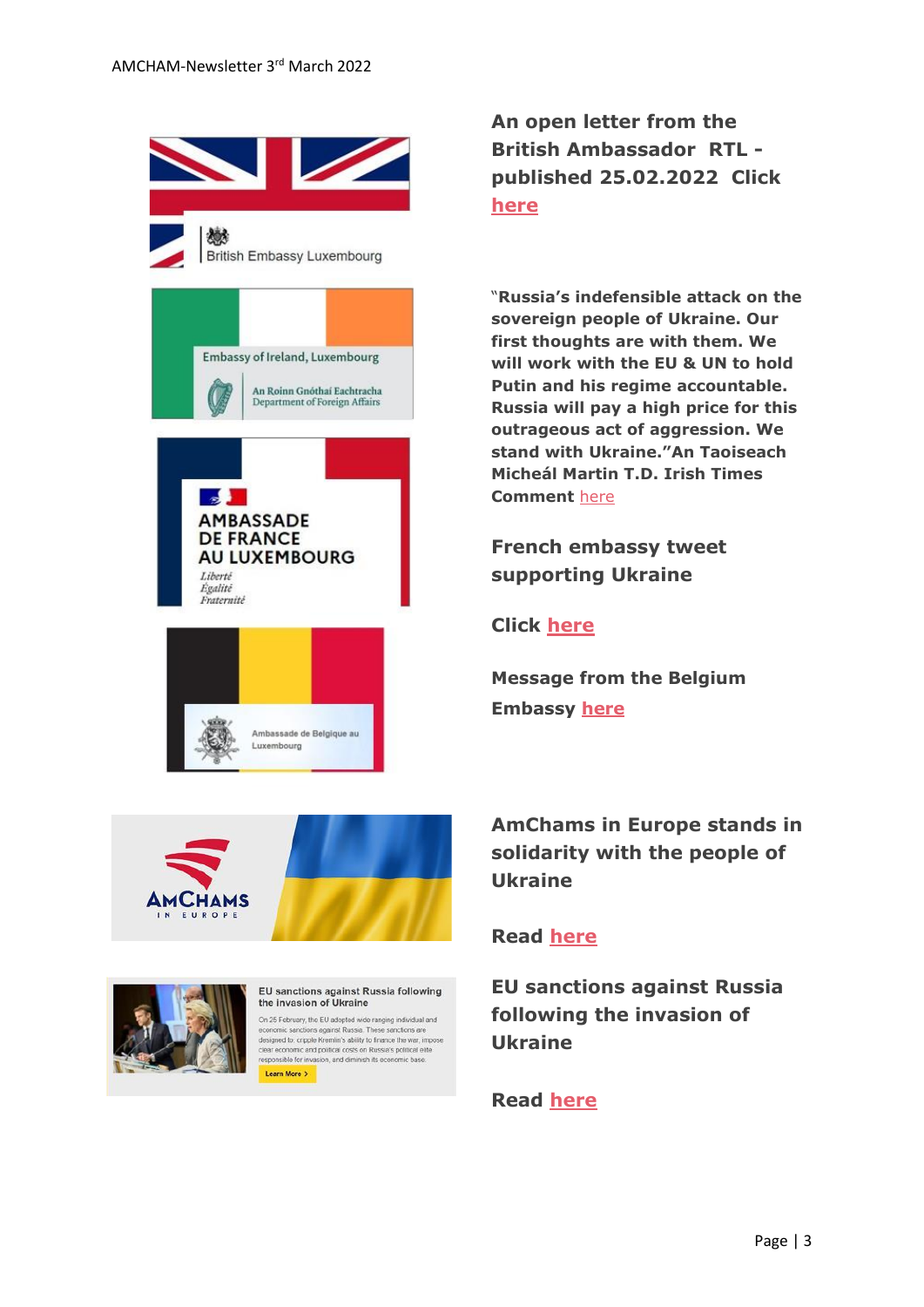





#### **LUXEMBOURG TIMES**



Commission

**Resources on Preparedness for American Citizens in Luxembourg**

**Click [here](https://www.amcham.lu/newsletter/resources-on-preparedness-for-american-citizens-in-luxembourg/)**

## **Do You Have A 72-Hour Emergency Kit?**

Use this checklist to stock a basic 72-hour kit and add items depending on your family's needs. **Click [here](https://www.amcham.lu/wp-content/uploads/2022/02/cema72hr-checklist.pdf)**

#### **Is moving house worth it?**

Spending more than a million in 20 minutes, sleepless nights over interest rates, and sorting through your accumulated junk. Is moving house worth it asks columnist Sarita Rao **Click [here](https://www.luxtimes.lu/en/community-and-lword/is-moving-house-worth-it-620224d6de135b9236ff796c)**

**Economic Sentiment Indicator (ESI) for February 2022**

**Employment Expectations click [here](https://www.amcham.lu/wp-content/uploads/2022/02/bcs_2022_02_en.pdf) Business and consumer survey results click [here](https://www.amcham.lu/wp-content/uploads/2022/02/bcs_2022_02_statistical_annex_en.pdf)**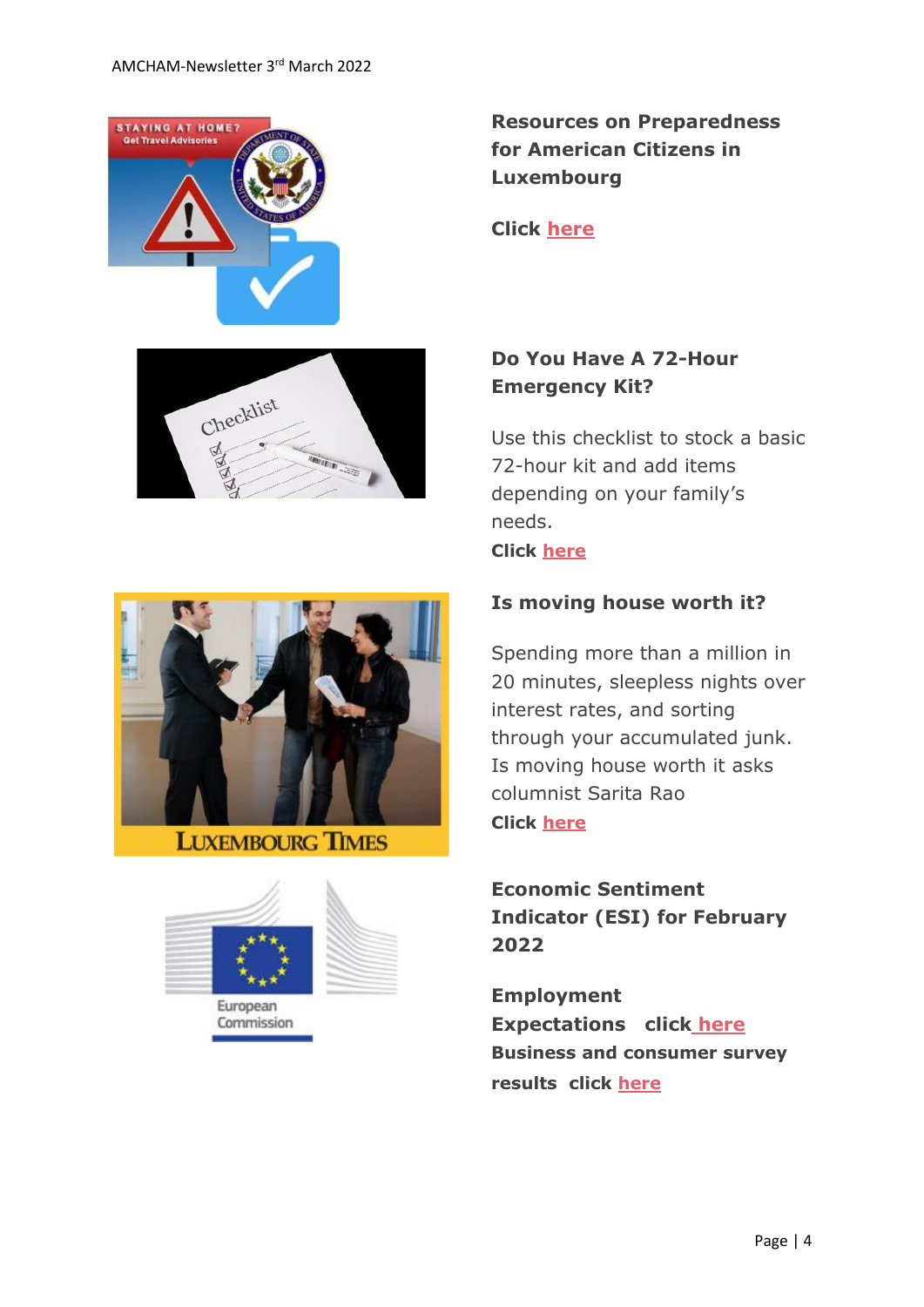

A M C H A M<sup>P</sup>LUXEMBOURG

**Publication OPTIONAL COVID CHECK « 3G » IN COMPANIES as from 11th February 2022 read [here](https://securex.lu/sites/default/files/2022-02/Optional_Covid_Check_3G_in_companies.pdf)**

### **Profiling our AMCHAM Members**

Each week AMCHAM will highlight a few affiliated companies that we are proud to call our members.

**Click [here](https://www.amcham.lu/newsletter/profiling-amcham-members-03rd-march-2022/)**

**Going into our 51st week since the launch of the Amcham Member Benefits club, check out our web page [here](https://www.amcham.lu/amcham-benefits-club/)**

**Want to join the AMBC but you're not a member? Join [here](https://www.amcham.lu/amcham-benefits-club/ambc-card-for-non-members/)**

**New Partners [here](https://www.amcham.lu/newsletter/new-mbc-partners-as-of-3rd-march-2022/)**



**Vegetarian delight!**

**Leek and Pea Dumpling Curry**

**See the recipe [here](https://www.amcham.lu/newsletter/recipe-leek-and-pea-dumpling-curry/)**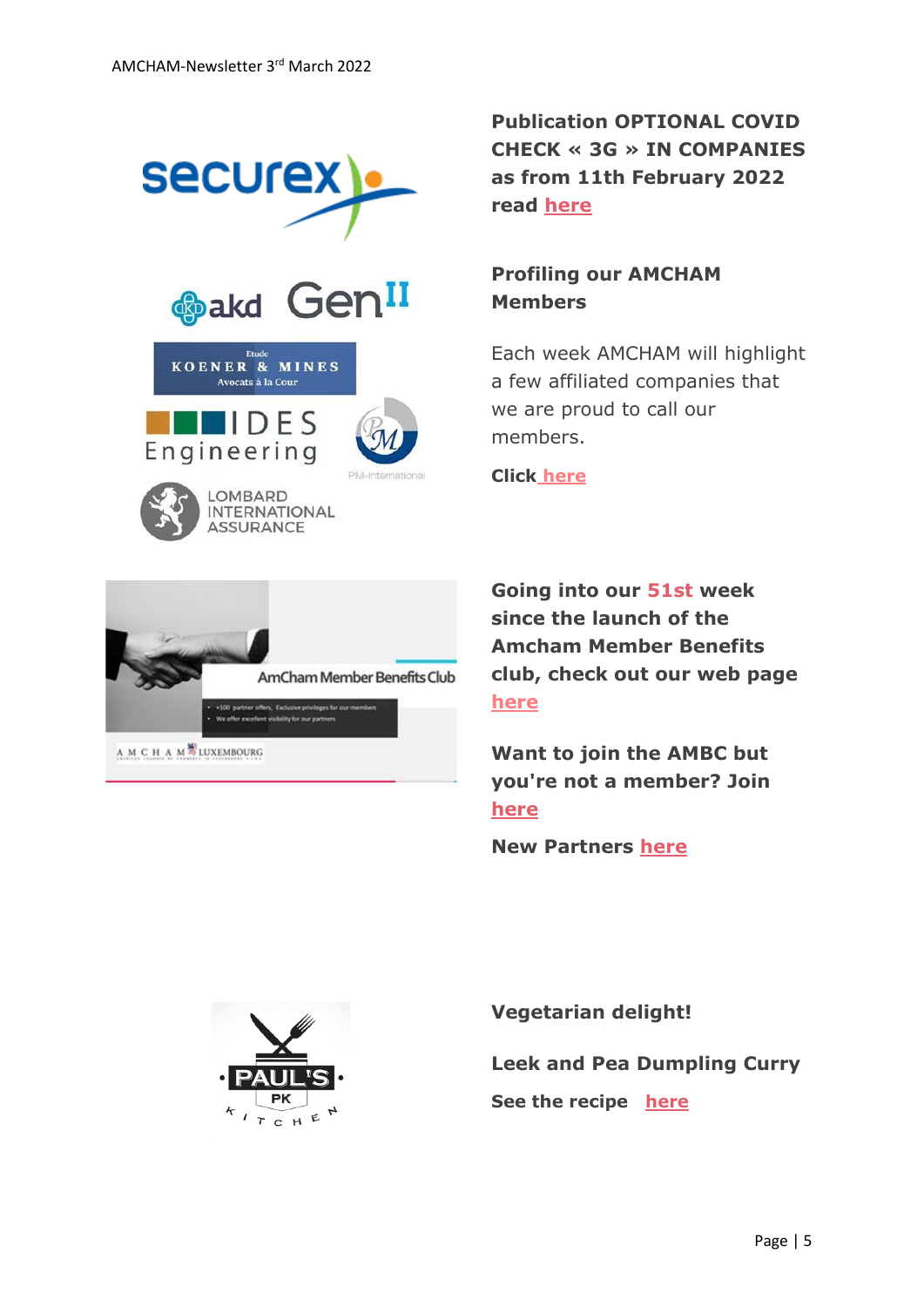





**7th March 2022, Overcoming the challenges of writing and publishing the book in your head- An ABAL lunch with author Mary Carey! Reserve your lunch place [here](https://www.amcham.lu/events/overcoming-the-challenges-of-writing-and-publishing-the-book-in-your-head/)**

**International Women's Day 2022 register for this LIVE event [here](https://www.amcham.lu/events/international-womens-day-2022/)**



**ER MEMBERS** 

 $\mathbf{r}$ 

**Amcham Thanksgiving 2022 Reservations are open for Sponsored & Corporate tables.** 

**Contact [here](mailto:daniel@amcham.lu)**

**Introducing our new Members:**

**Click [here](https://www.amcham.lu/newsletter/new-members-as-of-3rd-march-2022/)**